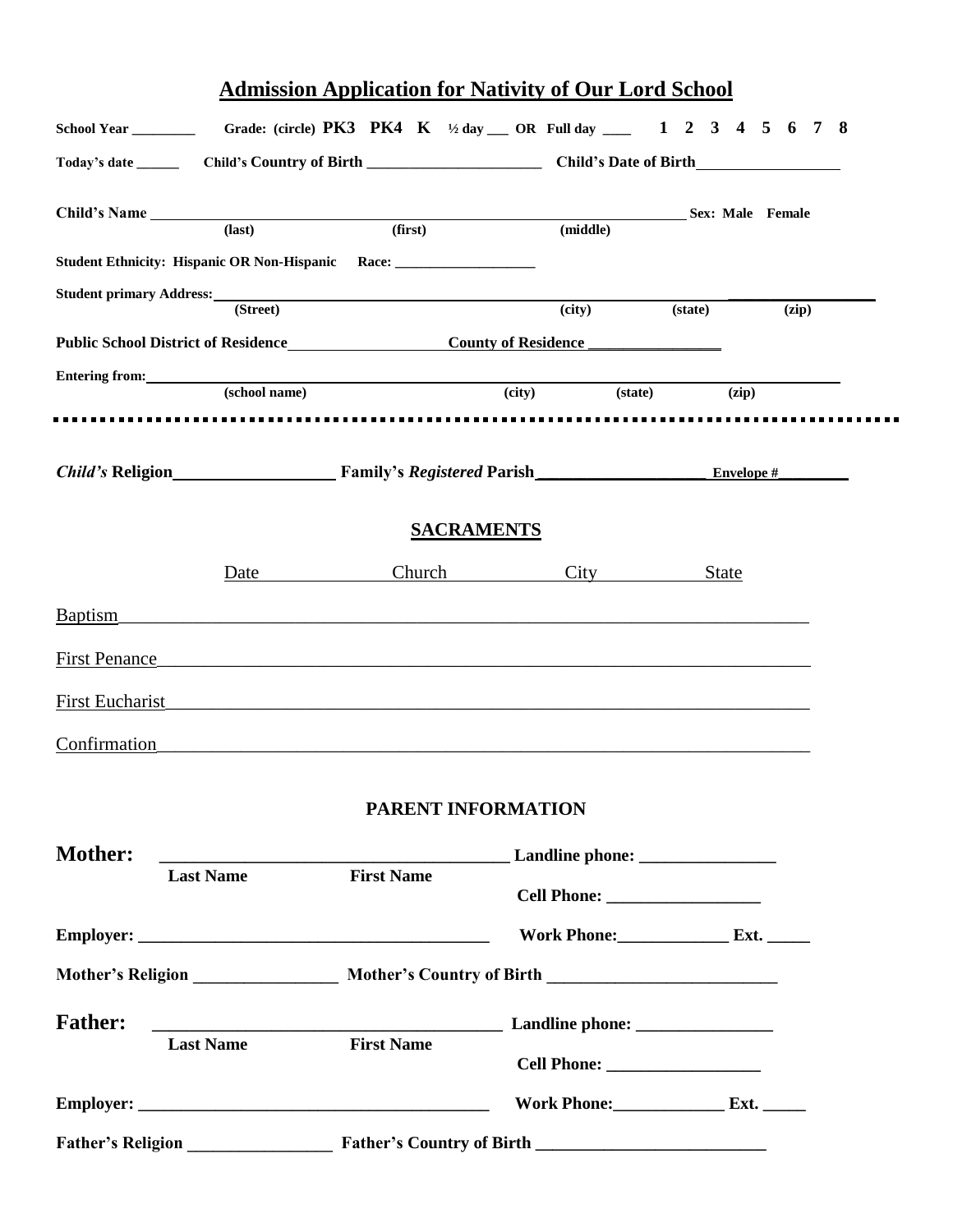# **Legal Guardianship (other than parents of student)**

|                                                                                                                                                                                                                                      |                                                            | <b>FAMILY BACKGROUND</b>                                   |                                                         |                                      |  |
|--------------------------------------------------------------------------------------------------------------------------------------------------------------------------------------------------------------------------------------|------------------------------------------------------------|------------------------------------------------------------|---------------------------------------------------------|--------------------------------------|--|
|                                                                                                                                                                                                                                      |                                                            |                                                            |                                                         |                                      |  |
| Home situation (Check all that apply)                                                                                                                                                                                                | Two biological parents: in household Separated or divorced |                                                            |                                                         | <b>Single parent</b>                 |  |
|                                                                                                                                                                                                                                      | Mother/stepfather<br>Father/stepmother                     |                                                            |                                                         |                                      |  |
|                                                                                                                                                                                                                                      |                                                            |                                                            |                                                         |                                      |  |
| Parental rights (in case of separation or divorce) Legal Custody:<br>(Copy of court order must be on file<br>in school office)                                                                                                       | <b>Physical custody:</b>                                   | <b>Joint custody</b> $\Box$<br><b>Joint custody</b> $\int$ | Sole custody<br>Sole custody<br><b>Mother</b><br>Father | $\Box$<br>$\Box$<br>$\Box$<br>$\Box$ |  |
| Alternate address: (if child lives in more than one residence)                                                                                                                                                                       |                                                            |                                                            | Guardian                                                | $\Box$                               |  |
| Name: Name: Name: Name: Name: Name: Name: Name: Name: Name: Name: Name: Name: Name: Name: Name: Name: Name: Name: Name: Name: Name: Name: Name: Name: Name: Name: Name: Name: Name: Name: Name: Name: Name: Name: Name: Name:        |                                                            |                                                            | <b>Phone</b> $\#$ <b>Phone</b> $\#$                     |                                      |  |
| Address: <u>New York Street and Street and Street and Street and Street and Street and Street and Street and Street and Street and Street and Street and Street and Street and Street and Street and Street and Street and Stree</u> |                                                            |                                                            |                                                         |                                      |  |
| <b>ACADEMIC/DISCIPLINE PROFILE</b><br>Does your child have a condition or disability that will require an accommodation of their academic curriculum?                                                                                |                                                            |                                                            |                                                         |                                      |  |
| Please describe:                                                                                                                                                                                                                     |                                                            |                                                            |                                                         |                                      |  |
|                                                                                                                                                                                                                                      |                                                            |                                                            |                                                         |                                      |  |
| Does your child currently receive any auxiliary services (speech, physical therapy, occupational therapy, etc) either in home or at their<br>present school?                                                                         |                                                            |                                                            |                                                         |                                      |  |
|                                                                                                                                                                                                                                      |                                                            |                                                            |                                                         |                                      |  |
| Please describe:                                                                                                                                                                                                                     |                                                            |                                                            |                                                         |                                      |  |
|                                                                                                                                                                                                                                      |                                                            |                                                            |                                                         |                                      |  |
| Has your child been removed/expelled from a previous school for behavior or disciplinary reasons?                                                                                                                                    |                                                            |                                                            |                                                         |                                      |  |
| Yes ________ No ________ If yes, please describe circumstances and name the school in which he/she was enrolled.                                                                                                                     |                                                            |                                                            |                                                         |                                      |  |
|                                                                                                                                                                                                                                      |                                                            |                                                            |                                                         |                                      |  |

\_\_\_\_\_\_\_\_\_\_\_\_\_\_\_\_\_\_\_\_\_\_\_\_\_\_\_\_\_\_\_\_\_\_\_\_\_\_\_\_\_\_\_\_\_\_\_\_\_\_\_\_\_\_\_\_\_\_\_\_\_\_\_\_\_\_\_\_\_\_\_\_\_\_\_\_\_\_\_\_\_\_\_\_\_\_\_\_\_\_\_\_\_\_\_\_\_\_\_\_\_\_\_\_\_\_\_\_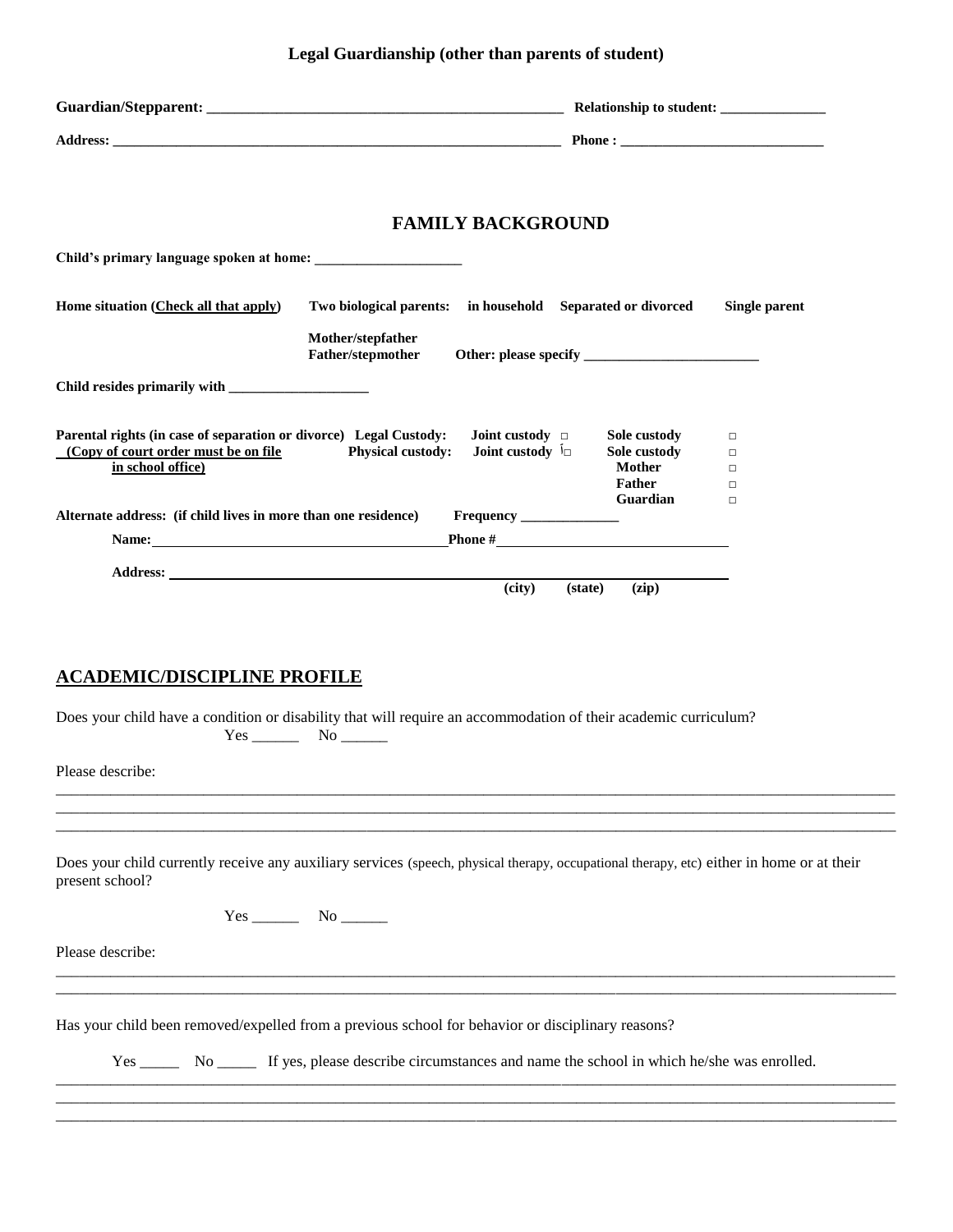**Student Name\_\_\_\_\_\_\_\_\_\_\_\_\_\_\_\_\_\_\_\_**

## **TRANSPORTATION**

For students in Kindergarten  $-8<sup>th</sup>$  grade only:

I request Bus transportation for my child provided by my public school district if he/she meets district transportation guidelines. Yes \_\_\_\_\_\_\_ No \_

(Note: Central Bucks & Centennial SD do not provide midday transportation for Kindergarten Centennial SD residents may not be eligible for transportation depending on the location of their residence per district policy.)

# **ELECTRONIC STUDENT RECORD**

Nativity of Our Lord School uses My Student's Progress, an online cloud/web-based digital records system to collect student and parent profile information, student attendance records, gradebook, report cards, etc. Parent will have the ability to review their student's information with an individual account name and password. Please provide one email address each for mother and father (or primary guardians) to be used in this parent portal. Print email addresses carefully and clearly to assure accuracy.

| Mother email: | (a |
|---------------|----|
|               |    |
| Father email: | (a |

## **WEEKLY COMMUNICATIONS ACKNOWLEDGEMENT**

Weekly communications from the School Administrators, Office, Home & School, & CYO are distributed every Tuesday during the school year to all families via our Tuesday E-Envelope. I acknowledge that I have submitted an email address shown above to receive this communication and it is my responsibility to notify the school office of changes in my/our email address in the future to ensure continued email receipt.

Family Name \_\_\_\_\_\_\_\_\_\_\_\_\_\_\_\_\_\_\_\_\_

*Nativity of Our Lord School will not release this email address to any outside sources for any purpose*.

OPT OUT: \_\_\_\_\_ I do NOT wish to receive any school communication by email. I understand that I may not receive pertinent news relative to school functions and events by declining receipt of the Tuesday E-Envelope.

\_\_\_\_\_\_\_\_\_\_\_\_\_\_\_\_\_\_\_\_\_\_\_\_\_\_\_\_\_\_\_\_\_\_\_ \_\_\_\_\_\_\_\_\_\_\_\_\_\_\_\_\_\_\_\_\_\_\_\_\_\_\_\_\_\_\_\_\_\_\_\_\_

Parent signature Parent signature Parent signature Parent signature

Date

\_\_\_\_\_\_\_\_\_\_\_\_\_\_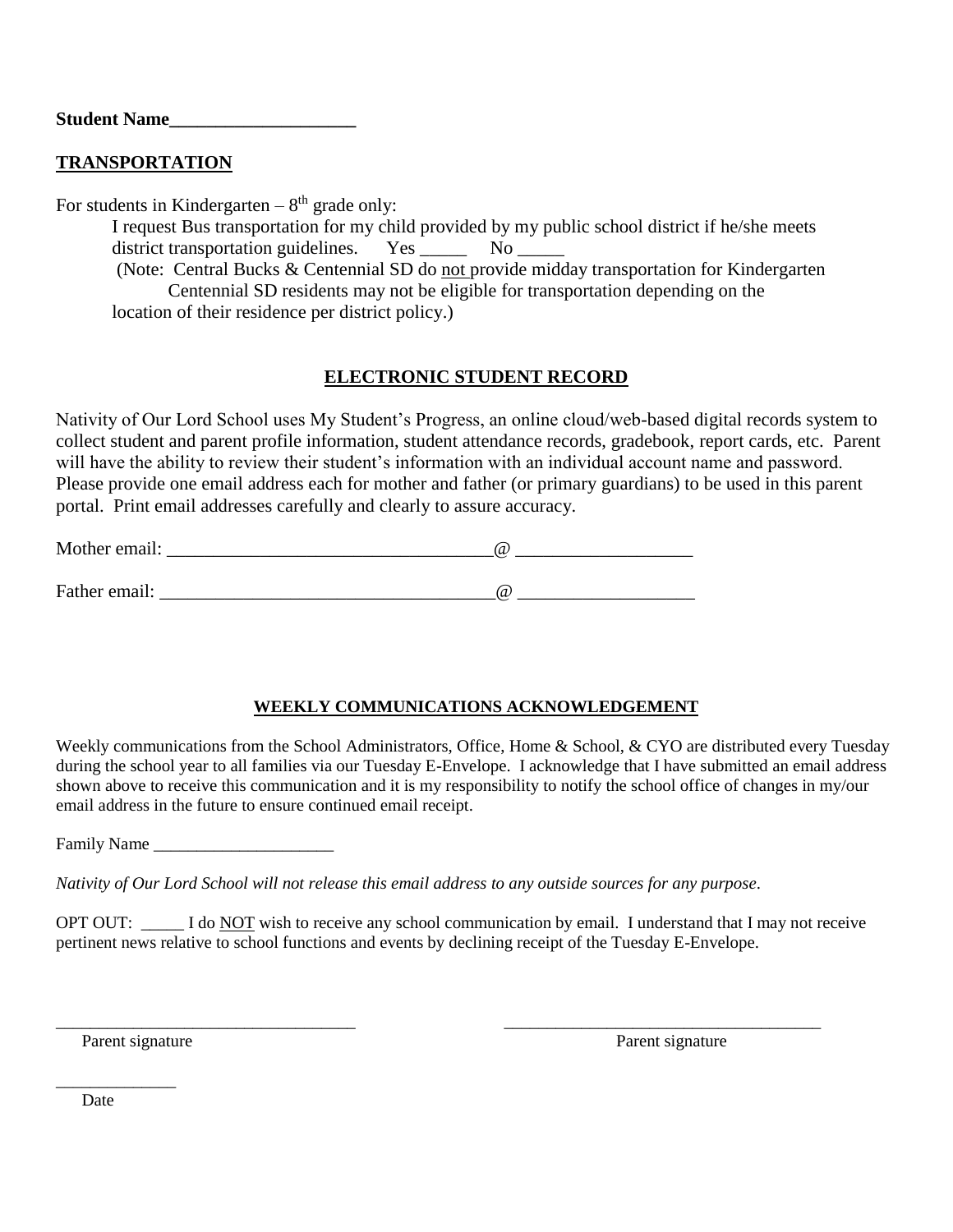| <b>Student Name</b> |  |
|---------------------|--|
|---------------------|--|

### **TADS Tuition Management Enrollment**

#### **Please read carefully before signing and returning to the Enrollment Officer.**

I understand that today I have made application to Nativity of Our Lord School for admission of my child(ren). I have been given information regarding the completion of the online Enrollment process for our financial obligation. I further understand that until such time as the Online Enrollment with TADS has been completed and the pertinent Enrollment fee has been paid, my child's space is not guaranteed for 2020-2021.

Nativity of Our Lord School pledges to make this Online Enrollment available for completion within 48 hours (Monday – Friday) of this date. (Technology breakdown issues can cause delays to this timetable) You will be notified by email from TADS.com when Enrollment can be completed.

Parent Signature Date

 If your child is transferring from another parochial or private school to Nativity of Our Lord School, please complete the following statement.

Do you owe any outstanding account balances to a previous private or parochial school?

\_\_\_\_\_\_\_\_\_\_\_\_\_\_\_\_\_\_\_\_\_\_\_\_\_\_\_\_\_\_\_\_\_\_\_\_\_\_\_\_ \_\_\_\_\_\_\_\_\_\_\_\_\_\_\_\_\_\_\_\_\_\_\_

Yes \_\_\_\_\_\_\_\_ No \_\_\_\_\_\_ Name of school \_\_\_\_\_\_\_\_\_\_\_\_\_\_\_\_\_\_\_\_\_\_\_\_\_\_\_\_\_\_\_\_\_\_\_\_\_\_\_\_\_\_